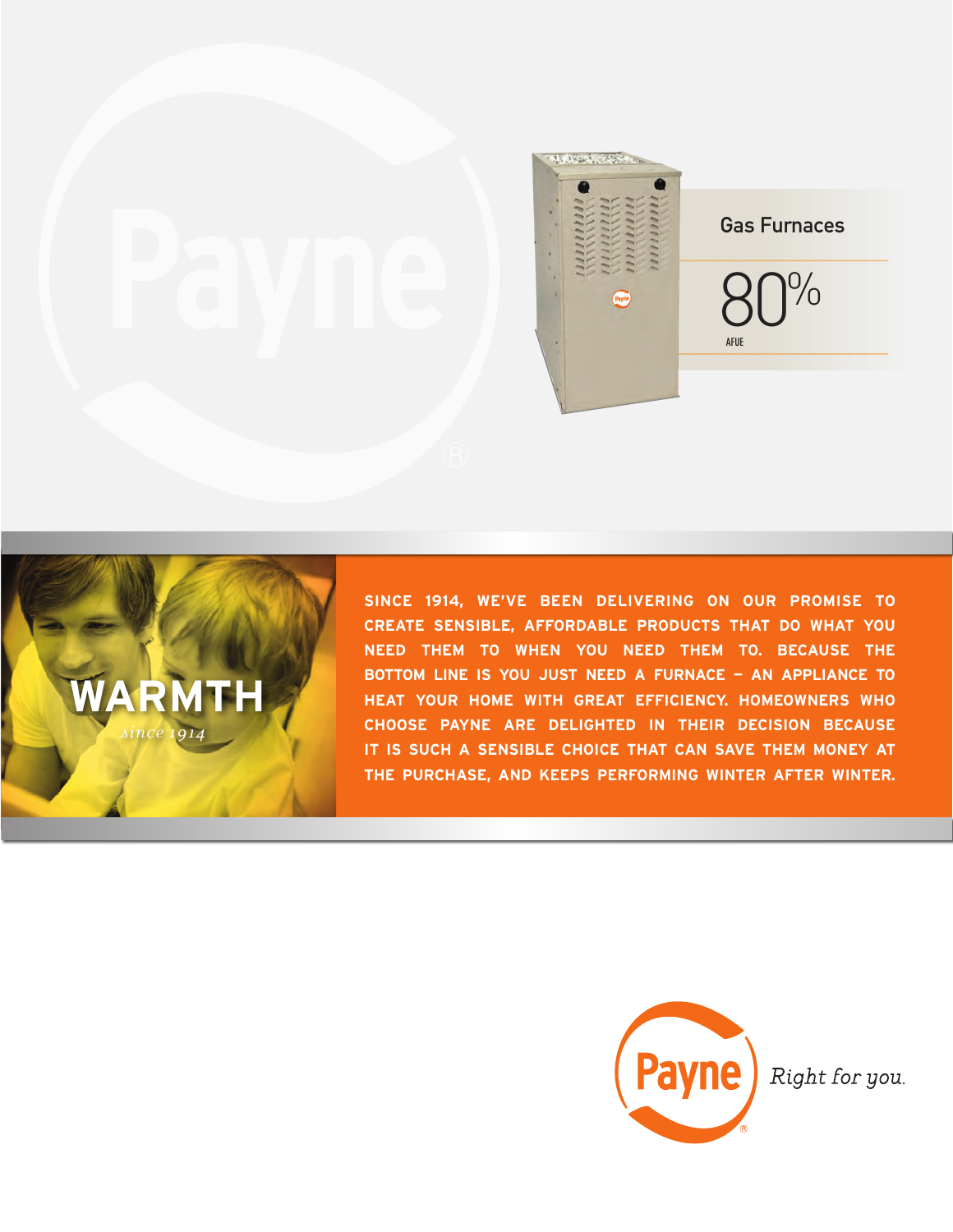#### *The Well-Built Warranty.*

*Every furnace we build is covered with a 10-year parts limited warranty to the original owner of the properly registered product.\* The heat exchanger is covered by a 20-year parts limited warranty.*

### *Run-tested and right for you.*

*Because we only feel comfortable providing you with long-lasting comfort and efficiency, only products that complete our testing with a 100% success rate make it out of the factory.* 

# 10 YEAR parts limited warranty\*

# **OUR PROMISES WHAT IS AFUE?**

*Like a car's mpg, AFUE (Annual Fuel Utilization Efficiency) is the measure of fuel efficiency for a furnace. It tells you what percentage of consumed heating fuel, on average, actually goes to heating your home. The higher the number the better, because when you waste fuel, you waste money.*

*Example: For each \$1.00 of heating fuel that the Payne PG80VTL furnace uses, up to 80% (or up to \$.80) of it is used, on average, to actually heat your home.*



\*Warranty period is 5 years if not registered within 90 days. Jurisdictions where warranty restrictions are not allowed will automatically receive a 10-year parts limited warranty. See warranty certificate at payne.com for complete details, terms and exclusions.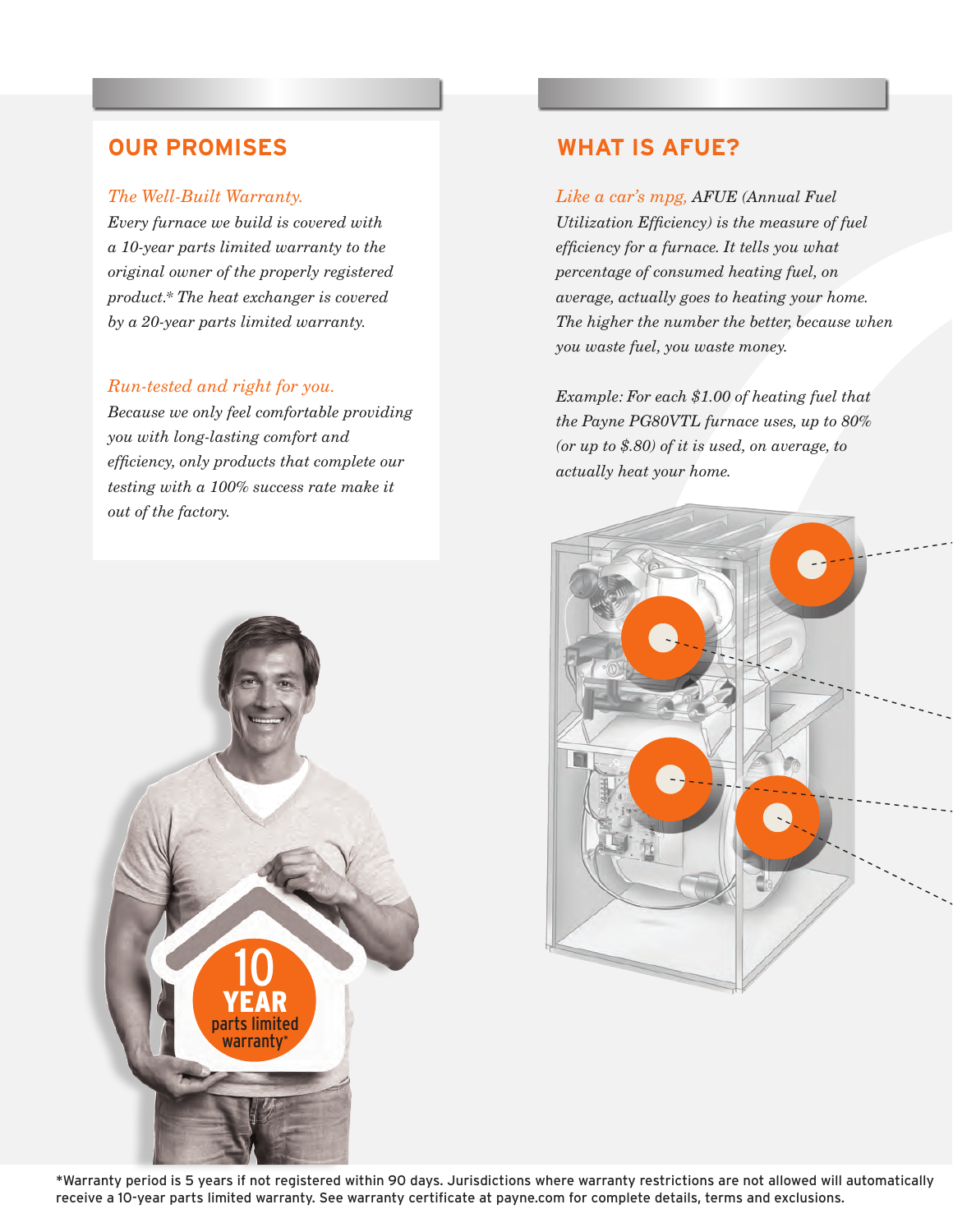*When you purchase Payne® products, you will soon find out why they are right for you. Our furnaces aren't just affordable — they're built to perform.*

## **VARIABLE-SPEED**

The PG80VTL features a variable-speed motor. This technology can help save you money yearround on utility bills while being extremely quiet. Saving money never sounded so good.

- **1 Efficiency that lasts** *—* Our 80% AFUE furnaces can save money on operation compared to older, less-efficient models. And Payne stands behind their reliable performance, season after season. The heat exchanger, for example, is specially designed for lasting corrosion resistance and durability.
- **2 Reliability** *—* The hot surface igniter is built so you can count on heating when you need it.
- **3 Responsiveness** *—* We did get a little fancy with our advanced electronic control for reliable activation and continuous monitoring of the system.
- **4 Motor options** *—* The broader the spectrum of speeds a motor can accommodate, the more efficiently and quietly the furnace can heat and circulate the air. We offer furnaces with standard, multi-speed and variable-speed motors.

# **PEACE OF MIND OUR 80% GAS FURNACES**

— **Variable-speed motor** — **Two-stage gas valve** — **Multi-poise installation** — **Low NOx California model**

— **Energy efficient,** 

- **multi-speed motor**
- — **Single-stage gas valve** — **Multi-poise installation**
- 

PG80ESA

80% **AFUE**

80%

PG80VTL

Payne

Right for you

**AFUE**

PG80ESL **– Low NOx California Model**